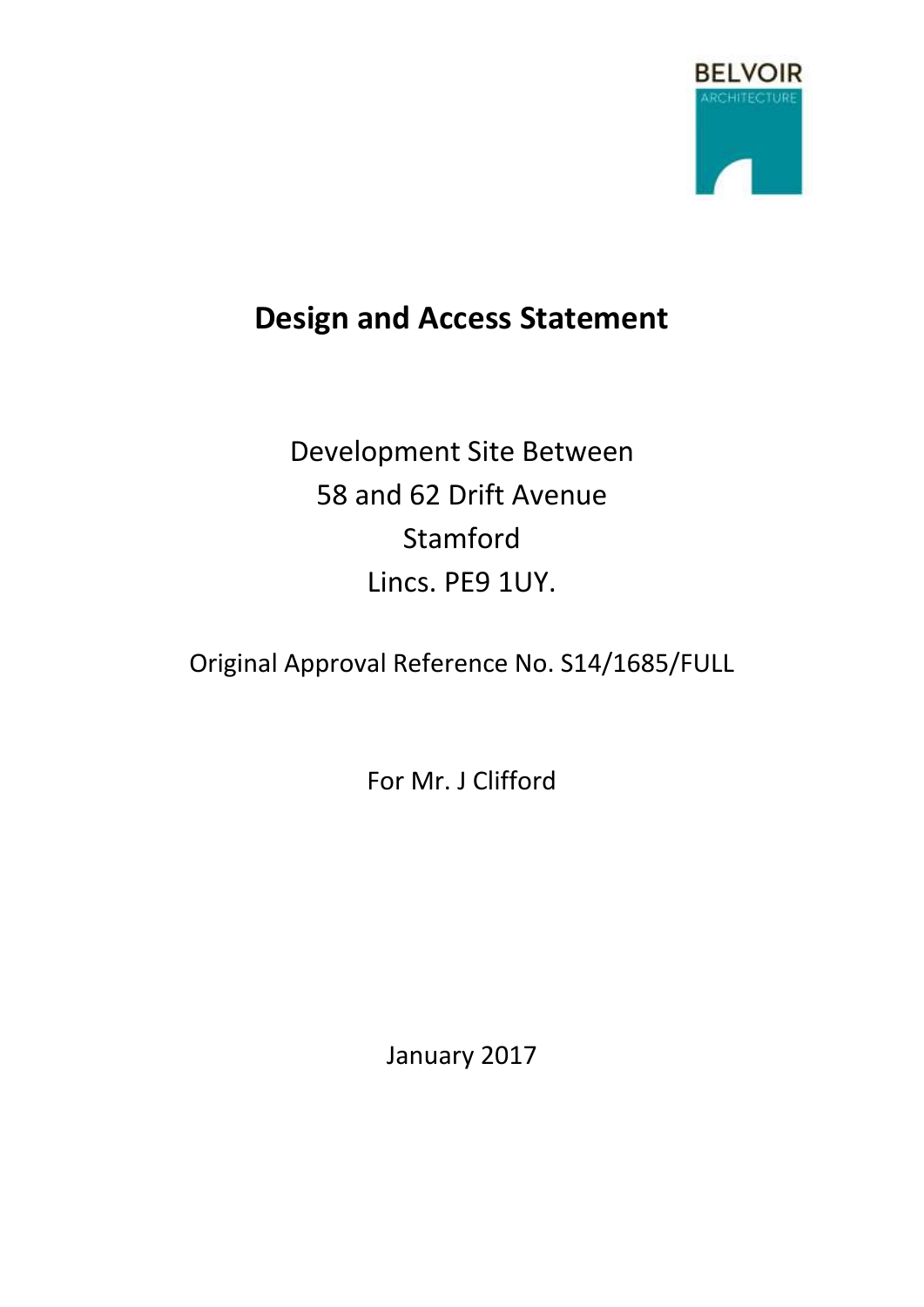

# **Contents Page**

- 1.0 Application Site
- 2.0 Planning History
- 3.0 Submission Proposals
- 4.0 Pre-Application Advice
- 5.0 Materials Selection
- 6.0 Vehicle Parking
- 7.0 Conclusions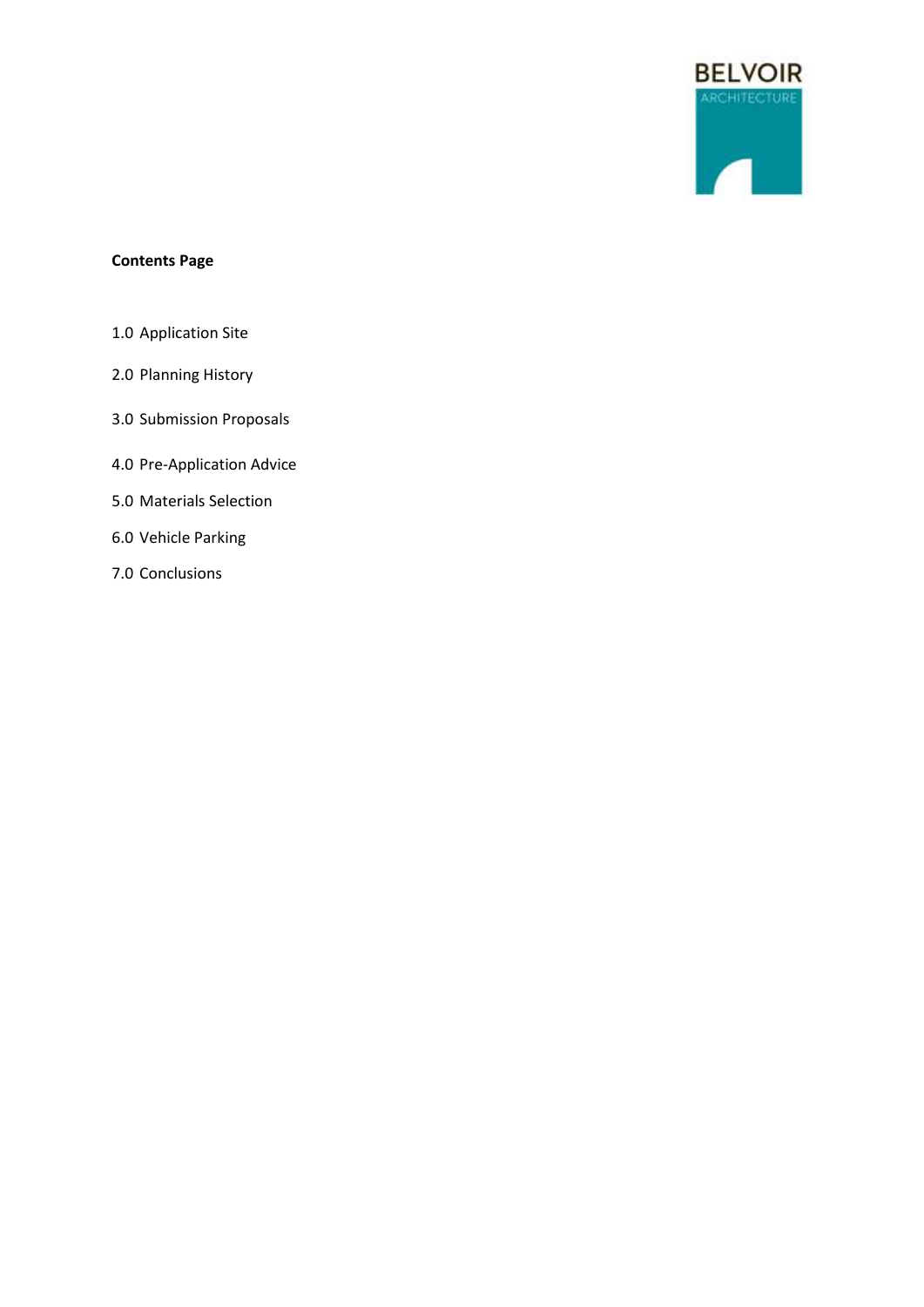

# **1.0 Application Site**

The application site is located on Drift Avenue, a public road which then becomes a private road in line with the eastern boundary to the site. This includes the grass and concrete area directly to the north. This private road provides access and parking to the properties to the north and west of the site. The private road area in front and partly to the west of the site is divided into 6 no. individually owned strips of land 2.4m wide by 12m approx in length. The northern end of these areas forms a parking space. There is a legal right of access across this land to the application site and beyond to which an existing concrete access is in place which extends over the two of these strips of land.



Figure 1 – Existing Front Entrance to Site

The above photograph shows the application site sandwiched between two existing dwellings.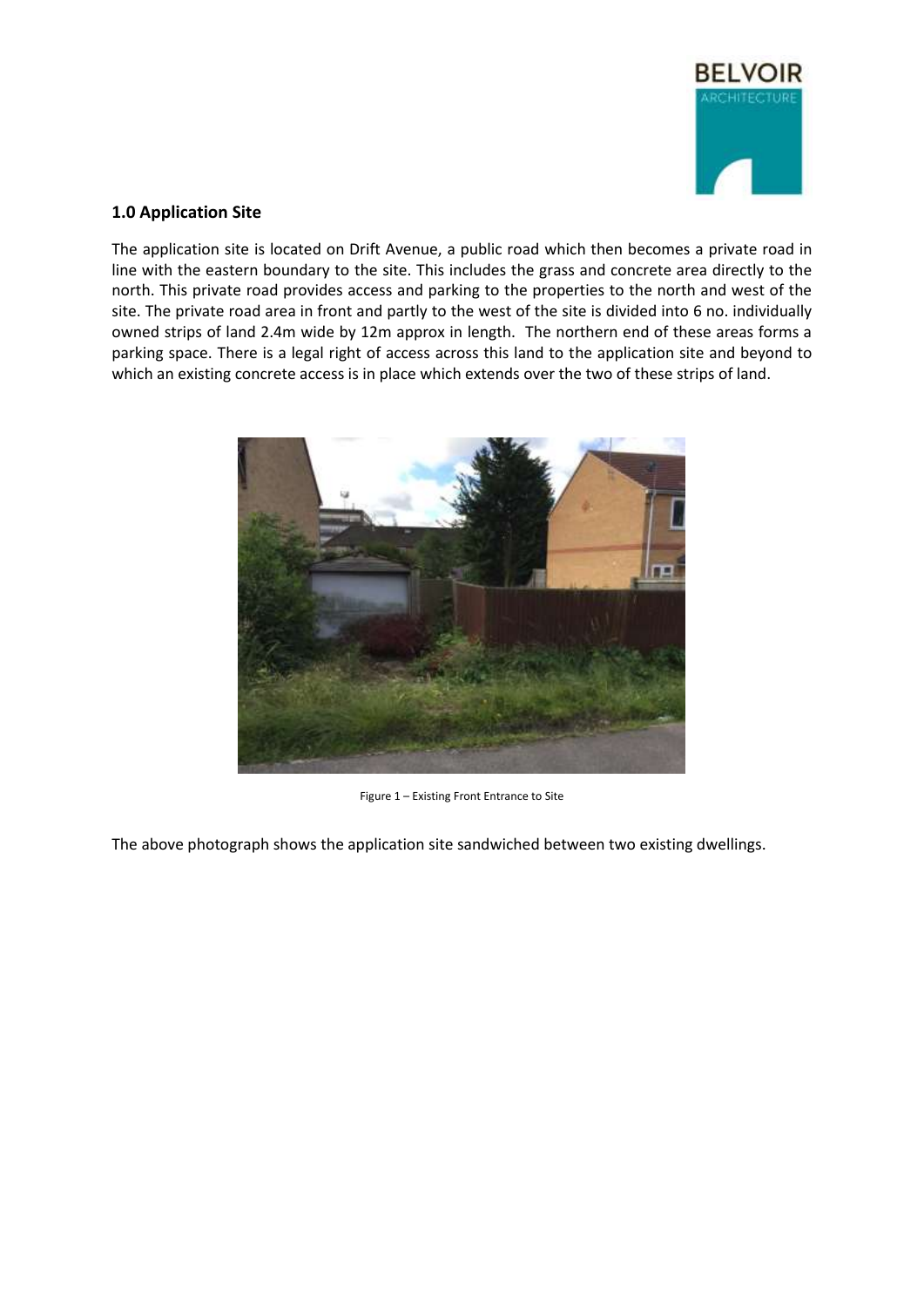



Figure 2 – Existing Front View of Site

# **2.0 Planning History**

An application for the construction of one pair of semi-detached dwellings has already been approved for this site under application reference number S14/1685/FULL, and this approval is still active.

# **3.0 Submission Proposals**

This application is being made solely because the new owners of the site wish to make significant improvements to the parking and front access of each dwelling.

By altering the parking orientation as shown on submission drawing DA-02 each dwelling can be provided with 2 no. parking spaces which are accessed directly off Drift Avenue. A central footpath can be placed between the four parking spaces to provide separation between the two dwellings.

As the existing parking provisions in this area fall woefully short of what is actually required these revised proposals will improve this situation greatly and not increase the burden when the new dwellings are constructed.